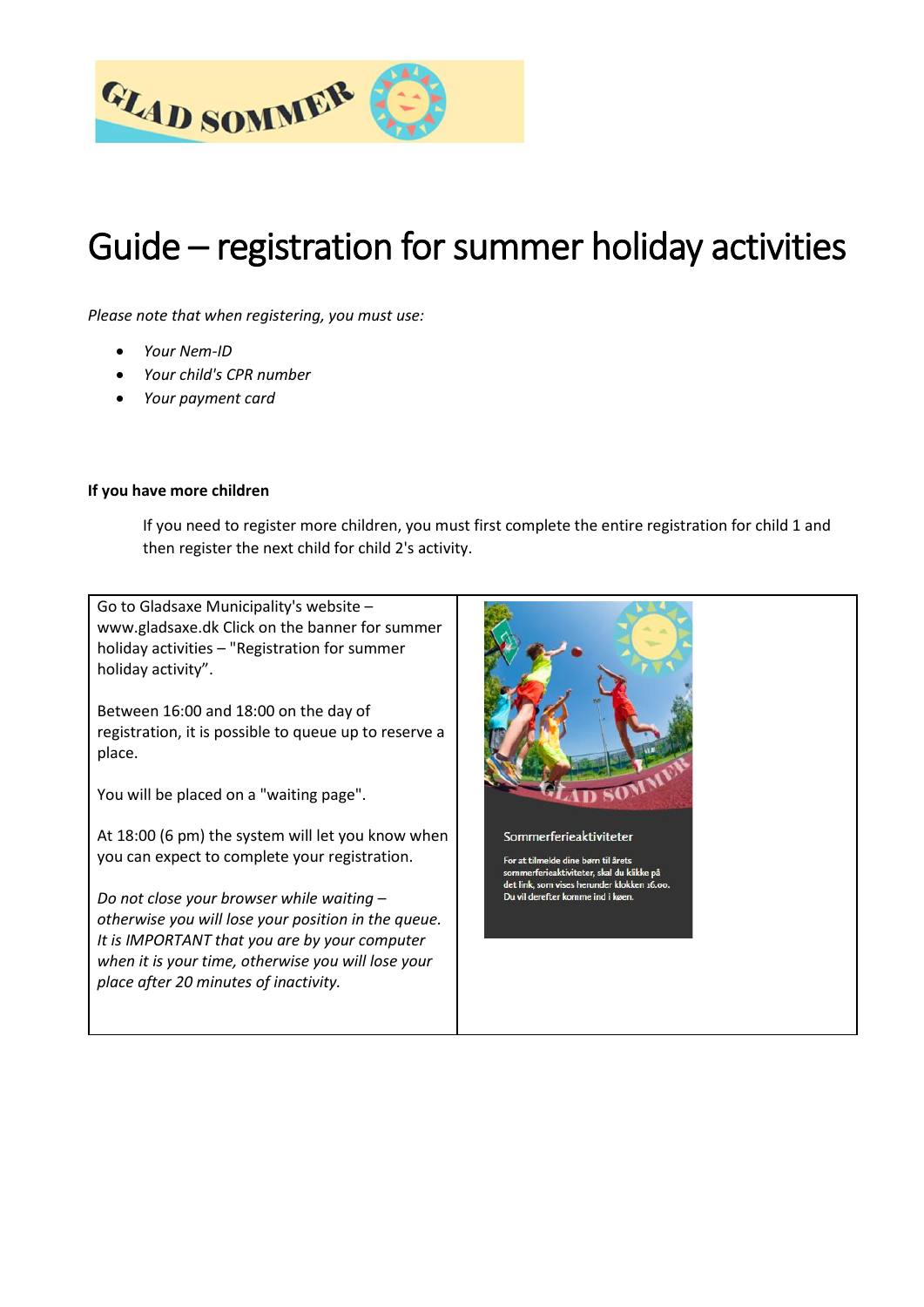

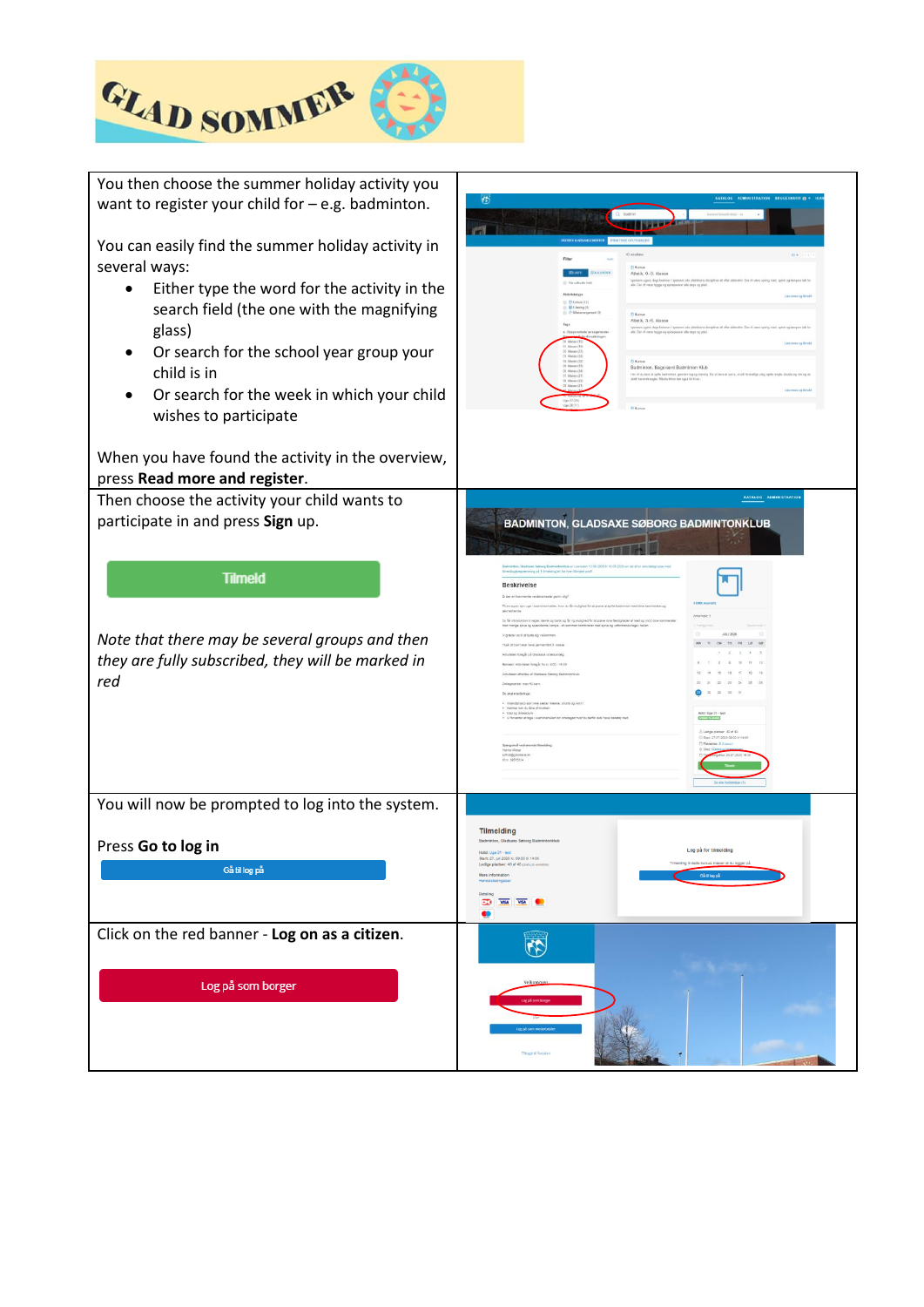

| You then choose the summer holiday activity you                     | <b>KATALOG ADMINISTRATION BRUGERKURY EX-</b>                                                                                                                                                                                                                                                                          |
|---------------------------------------------------------------------|-----------------------------------------------------------------------------------------------------------------------------------------------------------------------------------------------------------------------------------------------------------------------------------------------------------------------|
| want to register your child for $-e.g.$ badminton.                  | G                                                                                                                                                                                                                                                                                                                     |
| You can easily find the summer holiday activity in<br>several ways: | KURSÉR KARRANGEMBAD<br>$10.40 - 1.14$<br>Fi Kursus                                                                                                                                                                                                                                                                    |
| Either type the word for the activity in the                        | NATHER<br>Atlatik, O.-3. klasse<br>gennere upons dage koneres I ligenwen alle abstiktione diocipliner alt efter attivistie. Der vil være spring kast, spr<br>11 Play officed by both<br>alls. Der vil vere hygge og spisepasser alle dege og plad<br>Law Port on Bradt<br>$\equiv$ (9) Karnes (4)                     |
| search field (the one with the magnifying<br>glass)                 | <b>IDE</b> laring (0)<br>O Etheterorgament (2)<br>73 Roman<br>Atletik, 3.-5. Masse<br>lass<br>and upper these foreman I turnment also alteritions character all after ablancing. Our of sweep system<br>x - Bergammedo arran<br>alle. Der vil were hygge og spisepausar alle dage og plad                             |
| Or search for the school year group your<br>child is in             | Late more no times<br>02. Masse (2)<br>03 Manua (12)<br>GE Manag (32)<br><b>P1 Montgome</b><br>05. Mases (53)<br>Badminton, Bagsværd Badminton Klub<br>05. Masse (34<br>Har vil du fase at spills badestdan, gonnere log og træning. Du vil lære at serve, at siå forskallige slag, spille single, double og mix og d |
| Or search for the week in which your child                          | 07. Mates (27)<br>ductil haranata ragios Másica trivar dar ugaà kid til an<br>Off. Manna (22)<br>OR Messa (21)<br>Las rare og Brak<br>Ugs 27.(28)<br>Ugs 28 (11)<br>Fi Kursu                                                                                                                                          |
| wishes to participate                                               |                                                                                                                                                                                                                                                                                                                       |
| When you have found the activity in the overview,                   |                                                                                                                                                                                                                                                                                                                       |
| press Read more and register.                                       |                                                                                                                                                                                                                                                                                                                       |
| To access the system, you will need to use your<br>Nem-ID.          | Gladsaxe Kommune                                                                                                                                                                                                                                                                                                      |
| Use your own CPR number.                                            | Log ind med nøglekort                                                                                                                                                                                                                                                                                                 |
| Login to Nem-ID as you normally do.                                 | <b>NEM ID</b><br>$2$ $\times$<br>Gladsaxe Kommunes<br>Loginportal<br>Bruger-id<br><b>El Husk mid</b>                                                                                                                                                                                                                  |
|                                                                     | Adgangskode<br>Glemt kode?<br>Næste                                                                                                                                                                                                                                                                                   |
|                                                                     |                                                                                                                                                                                                                                                                                                                       |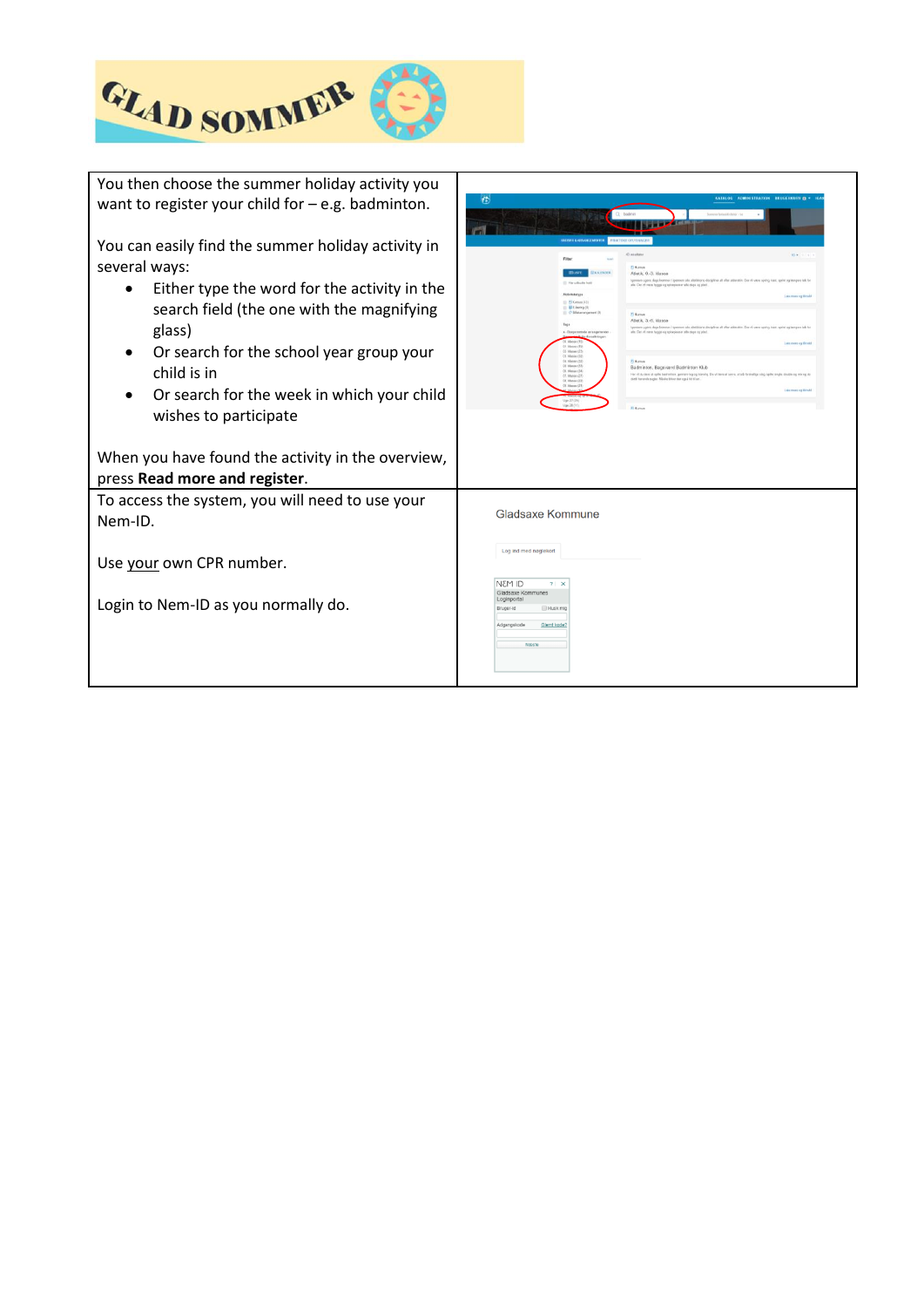

| You then choose the summer holiday activity you<br>want to register your child for $-$ e.g. badminton.<br>You can easily find the summer holiday activity in<br>several ways:<br>Either type the word for the activity in the<br>search field (the one with the magnifying<br>glass)<br>Or search for the school year group your<br>child is in<br>Or search for the week in which your child<br>wishes to participate | $\left(\frac{1}{2}\right)$<br>Atlatik, 0.-3. klasse<br>$\Box$ Kursus (43)<br><b>GD E-kening (0)</b><br><b>F3 Huesus</b><br>Atletik, 3.-5. klasse<br><b>Fi Karas</b><br>Badminton, Bagsværd Badminton Klub<br>Har vil du laser at spile badroidan, gennere log og træning. De vil<br>Fl Kursu                                                                                                                                                                                                                                                    |
|------------------------------------------------------------------------------------------------------------------------------------------------------------------------------------------------------------------------------------------------------------------------------------------------------------------------------------------------------------------------------------------------------------------------|-------------------------------------------------------------------------------------------------------------------------------------------------------------------------------------------------------------------------------------------------------------------------------------------------------------------------------------------------------------------------------------------------------------------------------------------------------------------------------------------------------------------------------------------------|
| When you have found the activity in the overview,<br>press Read more and register.                                                                                                                                                                                                                                                                                                                                     |                                                                                                                                                                                                                                                                                                                                                                                                                                                                                                                                                 |
| First you will need to register yourself:<br>Name<br>E-mail (for confirmation e-mail, etc.)<br>Confirm that you have read and accept our<br>current personal data policy.                                                                                                                                                                                                                                              | Persondata<br>Her skal du udfylde din egen information<br>Navn '<br>E-mail:<br>Gentag e-mail<br>CPR * ①<br>Korrespondanceform<br>$O$ E-mail<br><b>Datapolitik</b><br>Jeg har læst og accepteret den aktuelle persondatapolitik                                                                                                                                                                                                                                                                                                                  |
| Now add your child by clicking Add Linked Profile<br>Tilføj tilknyttet profil                                                                                                                                                                                                                                                                                                                                          | Tilknyttet profil (Valgfri)<br>Her kan du oprette og tilføje tilknyttede profiler til din egen personlige profil. Tilknyttede profiler kan du<br>tilmelde til udvalgte aktiviteter uden at de selv behøver at have en profil. Oversigt over tilmeldinger og<br>kommunikation til de tilknyttede profilers aktiviteter vil foregå via din egen profil på Min side. Det er<br>vigtigt at den sekundære profil du opretter har gennemført 0. klasse, ellers kan de ikke deltage i<br>sommerferieaktiviteterne.<br>Tilføj tilknyttet profil<br>Opre |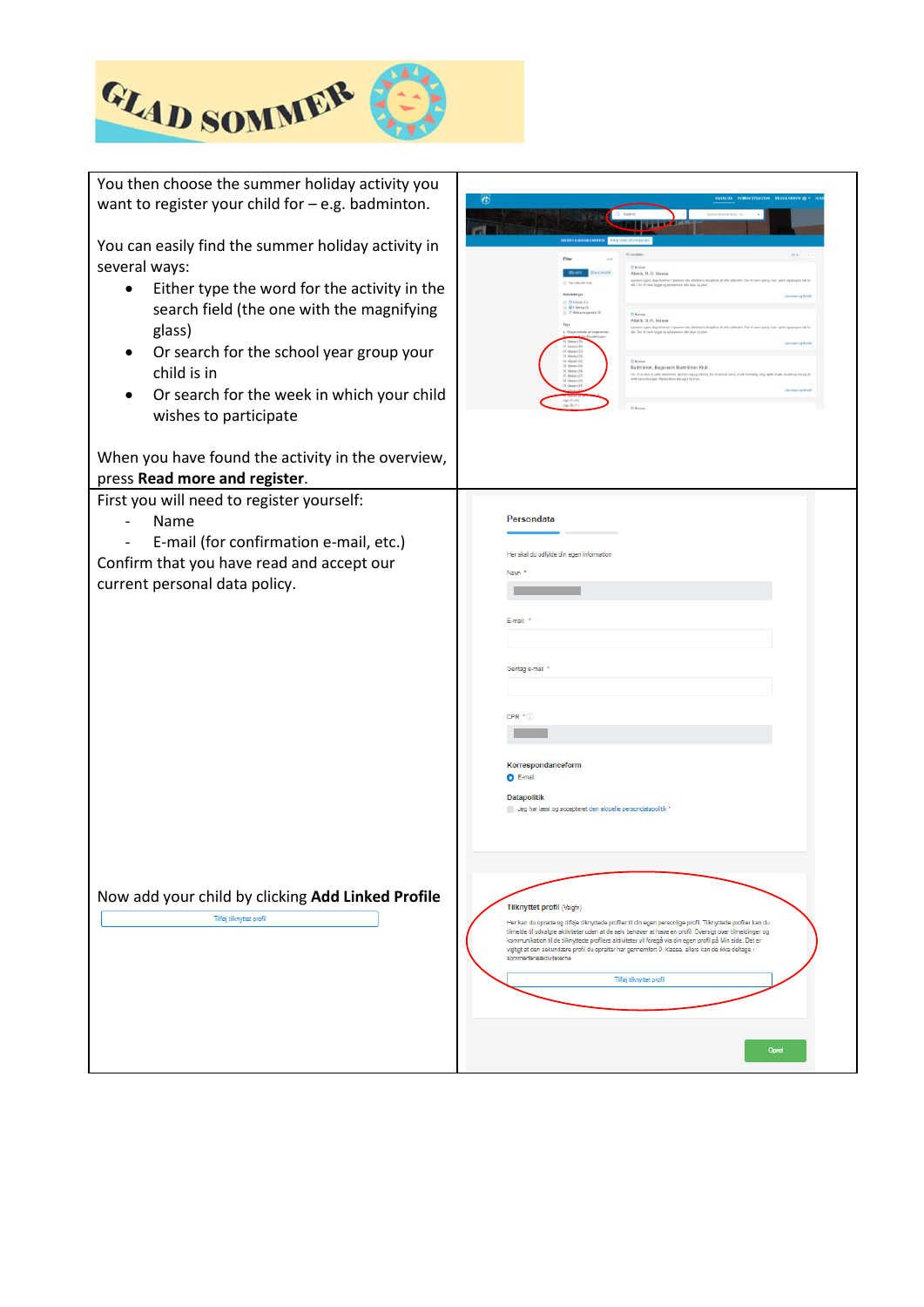

| You then choose the summer holiday activity you<br>want to register your child for $-$ e.g. badminton.<br>You can easily find the summer holiday activity in<br>several ways:<br>Either type the word for the activity in the<br>search field (the one with the magnifying<br>glass)<br>Or search for the school year group your<br>child is in<br>Or search for the week in which your child<br>wishes to participate<br>When you have found the activity in the overview,<br>press Read more and register. | G<br>Atlatik, O.-3. klasse<br>Atletik, 3.-5. klasse<br>Badminton, Bagsværd Badminton Klu<br>Har vil du bera at sails                                                                                                                                                                                                                                                                                        |
|--------------------------------------------------------------------------------------------------------------------------------------------------------------------------------------------------------------------------------------------------------------------------------------------------------------------------------------------------------------------------------------------------------------------------------------------------------------------------------------------------------------|-------------------------------------------------------------------------------------------------------------------------------------------------------------------------------------------------------------------------------------------------------------------------------------------------------------------------------------------------------------------------------------------------------------|
| Now complete the information on your child                                                                                                                                                                                                                                                                                                                                                                                                                                                                   | Tilføj tilknyttet profil                                                                                                                                                                                                                                                                                                                                                                                    |
| Once you have registered your child's name,                                                                                                                                                                                                                                                                                                                                                                                                                                                                  | Navn *                                                                                                                                                                                                                                                                                                                                                                                                      |
| initials and the child's CPR number - press Add                                                                                                                                                                                                                                                                                                                                                                                                                                                              | Initialer <sup>*</sup>                                                                                                                                                                                                                                                                                                                                                                                      |
| Tilføj                                                                                                                                                                                                                                                                                                                                                                                                                                                                                                       | CPR <sup>*</sup> (i)                                                                                                                                                                                                                                                                                                                                                                                        |
| And then you must press Create                                                                                                                                                                                                                                                                                                                                                                                                                                                                               | Tilføj                                                                                                                                                                                                                                                                                                                                                                                                      |
| Opret                                                                                                                                                                                                                                                                                                                                                                                                                                                                                                        | Annuller                                                                                                                                                                                                                                                                                                                                                                                                    |
| You and your child are now registered in the                                                                                                                                                                                                                                                                                                                                                                                                                                                                 | <b>Bekræftelse</b>                                                                                                                                                                                                                                                                                                                                                                                          |
| system and a confirmation e-mail will be sent to                                                                                                                                                                                                                                                                                                                                                                                                                                                             | Kære                                                                                                                                                                                                                                                                                                                                                                                                        |
| the e-mail address you have provided.                                                                                                                                                                                                                                                                                                                                                                                                                                                                        | Du er nu oprettet som bruger.                                                                                                                                                                                                                                                                                                                                                                               |
| <b>Press Continue</b>                                                                                                                                                                                                                                                                                                                                                                                                                                                                                        | Der er sendt en velkomst e-mail til:                                                                                                                                                                                                                                                                                                                                                                        |
| Fortsæt                                                                                                                                                                                                                                                                                                                                                                                                                                                                                                      | Fortsæt                                                                                                                                                                                                                                                                                                                                                                                                     |
| Tick your child's name<br><b>Press Next</b><br>Næste $\rightarrow$<br>If you have more children, you can choose to<br>create the remaining children now by pressing<br>Create new linked profile                                                                                                                                                                                                                                                                                                             | <b>Tilmelding</b><br>Badminton, Gladsaxe Søborg Badmintonklub<br><b>Antal deltagere</b><br>Hold: Uge 31 - test<br>Start: 27. juli 2020 kl. 09:00 til 14:00<br>Ledige pladser: 40 af 40 (plads på venteliste)<br>Mere information<br>Hvem ønsker du at tilmelde?<br>Handelsbetingelser<br>$\overline{\phantom{a}}$<br>Jensen<br><b>Betaling</b><br>VISA VISA<br>≖<br>Opret ny tilknyttet profil<br>$\bullet$ |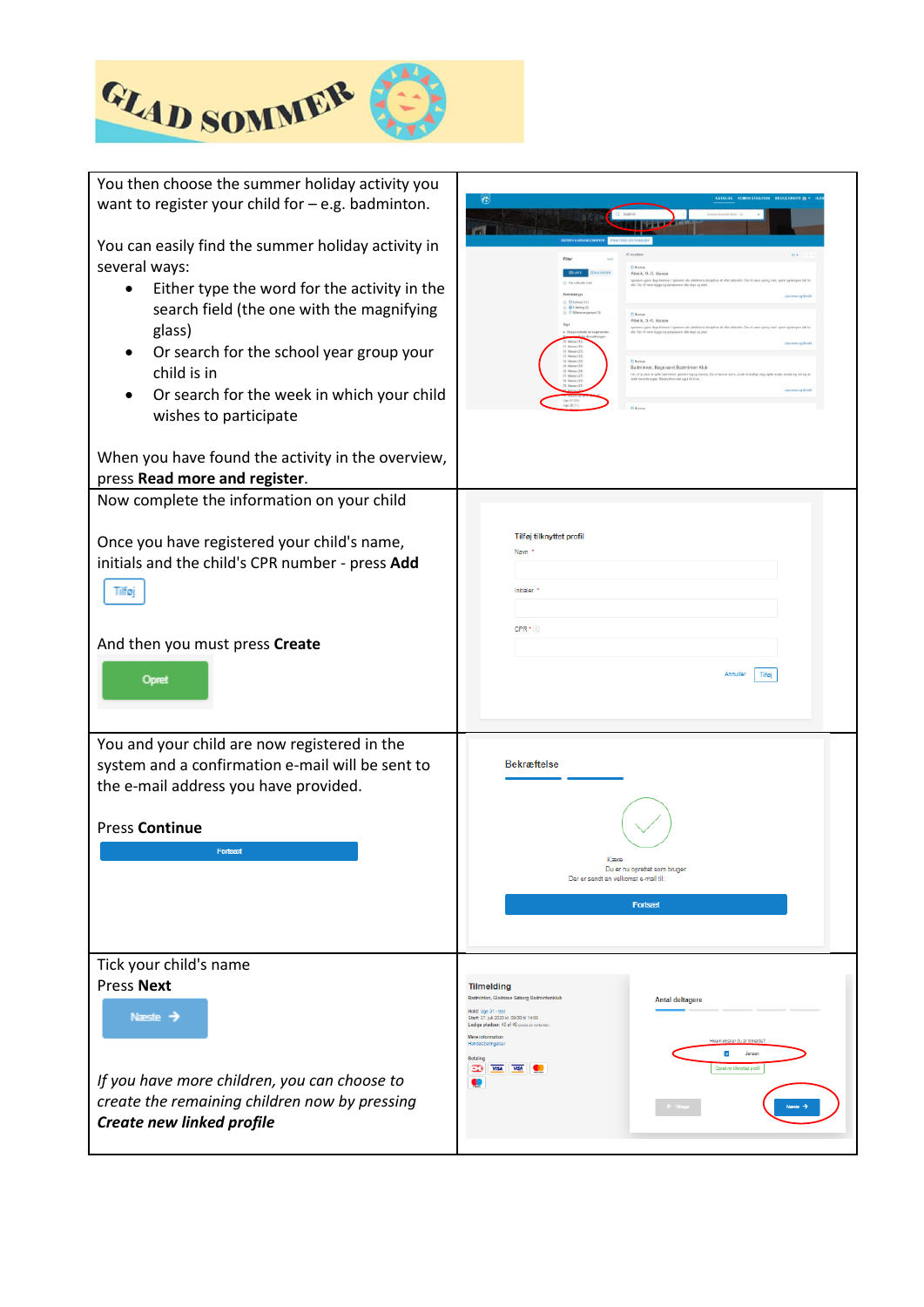

| You then choose the summer holiday activity you<br>want to register your child for $-$ e.g. badminton.<br>You can easily find the summer holiday activity in<br>several ways:<br>Either type the word for the activity in the<br>search field (the one with the magnifying<br>glass) | G<br>prij<br>Atlatik, 0.-3. klasse<br>Der vil varie hyppe og spisepasser alle dage og plat<br><b>IDE-laring (0)</b><br>Atletik, 3.-5. klasse<br>the Cer of yard |
|--------------------------------------------------------------------------------------------------------------------------------------------------------------------------------------------------------------------------------------------------------------------------------------|-----------------------------------------------------------------------------------------------------------------------------------------------------------------|
| Or search for the school year group your<br>$\bullet$<br>child is in<br>Or search for the week in which your child<br>wishes to participate                                                                                                                                          | Badminton, Bagsvarrd Badminto<br>Har vil du bees at sails                                                                                                       |
| When you have found the activity in the overview,<br>press Read more and register.                                                                                                                                                                                                   |                                                                                                                                                                 |
| To ensure that the children's participation in<br>summer holiday activities is as good as possible,<br>we will need some extra information.                                                                                                                                          | 17:02   Afbryd<br>Deltageroplysninger                                                                                                                           |
| You will therefore be asked to state:<br>Whether your child has special needs<br>Which school your child is attending<br>What year group your child belongs to                                                                                                                       | Stamoplysninger<br>utomatisk udfyld<br>Navn * A<br>Niklas Jensen<br>Ekstraoplysninger<br>Bemærkning om allergi, ADHD eller andet, som foreningen bør vide       |
| We would also ask permission to publish<br>photographs of your child.                                                                                                                                                                                                                | Gladsaxe Kommune må bruge billeder af mit barn til markedsføring af ferieaktiviteter                                                                            |
| When you have completed the information, press<br><b>Next</b><br>Næste $\rightarrow$                                                                                                                                                                                                 | (Ja/Nej) *<br>$-Wælg-$<br>$\pmb{\mathrm{v}}$<br>Skole * ①<br>Klassetrin * 1                                                                                     |
|                                                                                                                                                                                                                                                                                      | Priser<br>Pris<br>Type<br><b>Til test</b><br><b>0</b> 1,00 DKK<br>Prisen er momsfri.<br>$\leftarrow$ Tilba                                                      |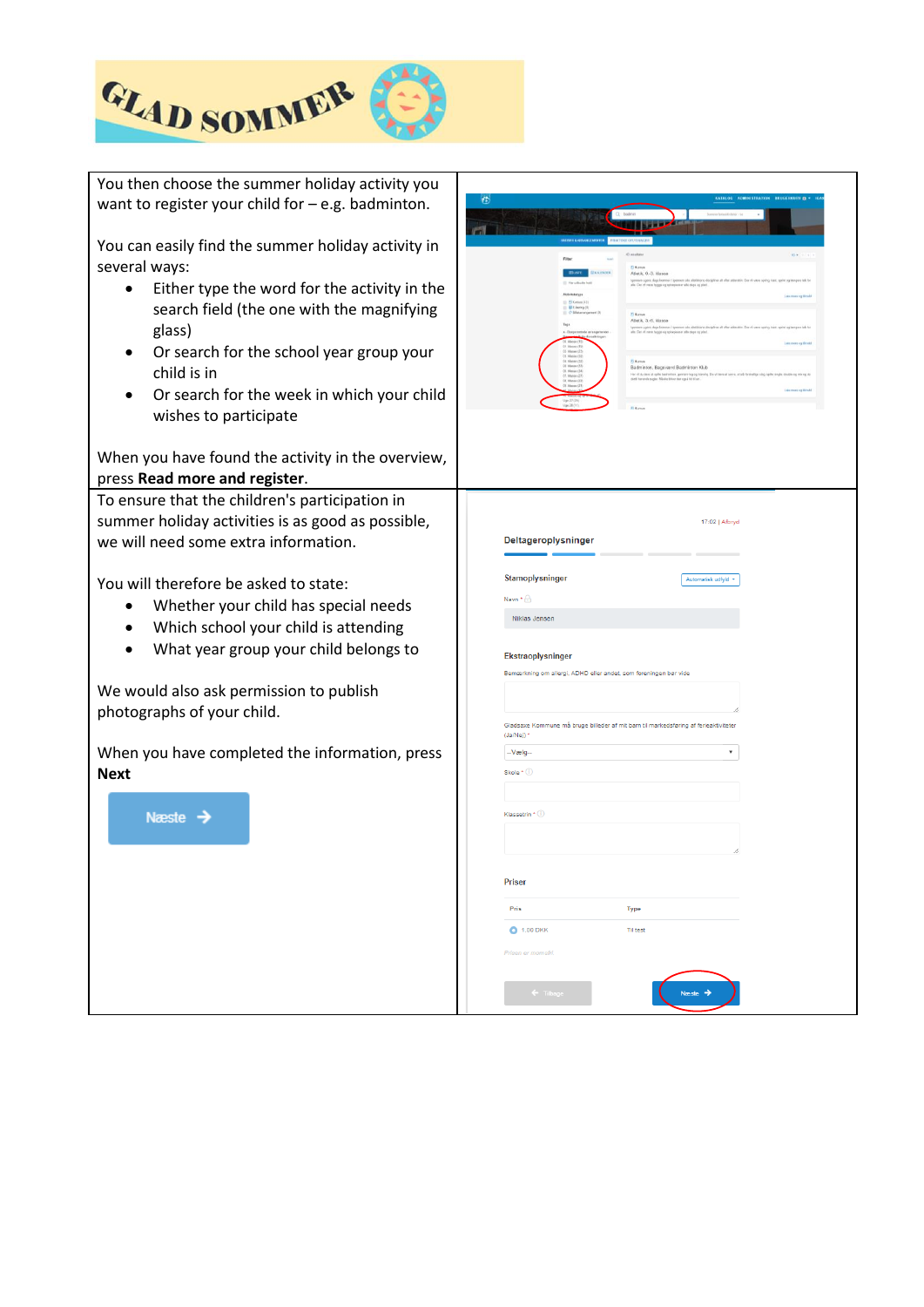

| You then choose the summer holiday activity you<br>want to register your child for $-$ e.g. badminton.<br>You can easily find the summer holiday activity in<br>several ways:<br>Either type the word for the activity in the<br>search field (the one with the magnifying<br>glass)<br>Or search for the school year group your<br>child is in<br>Or search for the week in which your child<br>wishes to participate<br>When you have found the activity in the overview,<br>press Read more and register. | $\left(\frac{1}{2}\right)$<br>Atlatik, 0.-3. klasse<br>$\Box$ El Kurtuni (43)<br><b>GD E-kening (0)</b><br>F) Horma<br>Atletik, 3.-5. klasse<br><b>Fi Korson</b><br>Badminton, Bagsværd Badminton Klub<br>Har vil du lasm at spille badesintan, gennem log og træning. De vil i<br>detti heremde regise Afdales bilver der også Kif SI an<br>Pi Karaja                                                                                                                                                                                                                                                                                                                      |
|--------------------------------------------------------------------------------------------------------------------------------------------------------------------------------------------------------------------------------------------------------------------------------------------------------------------------------------------------------------------------------------------------------------------------------------------------------------------------------------------------------------|-----------------------------------------------------------------------------------------------------------------------------------------------------------------------------------------------------------------------------------------------------------------------------------------------------------------------------------------------------------------------------------------------------------------------------------------------------------------------------------------------------------------------------------------------------------------------------------------------------------------------------------------------------------------------------|
| We now require some information from the adult<br>making the payment.<br>Press Next when you have completed all<br>information marked with a red star<br>Næste $\rightarrow$                                                                                                                                                                                                                                                                                                                                 | Betalingsinformation<br><b>Betaler</b><br><b>O</b> Privatperson<br>Betalingsform<br>□ □ Onlinebetaling<br>Faktureringsoplysninge<br>Automatisk udlyld *<br>Lisbeth<br>Adresse<br>$\alpha$<br>Adresselinie 2<br>Postni<br>Kontaktformular<br>Lisbet<br>Gentag e-mail<br>Neste $\rightarrow$                                                                                                                                                                                                                                                                                                                                                                                  |
| You may now approve the registration.<br>Remember to check that all information is correct<br>and that you have registered your child for the<br>right activity.<br>You must approve our terms and conditions to<br>proceed to payment<br>Gå til betaling $\rightarrow$                                                                                                                                                                                                                                      | Tilmelding<br>10421 After<br>Badminton, Gladsawe Seborg Badmintonkl<br>Godkendelse<br>Hold: Uga 31 - 1887<br>Diset: 27. juli 2020 ki. 00:00:11 14:00<br>Ledige pladser: 40 af 40<br>Deltage<br>Mere information<br>Pris<br>Betaling<br><b>Niklas Jerse</b><br>1.00 DKK<br>23 Was 0 0<br><br>1.00 DKK<br>I alt (er<br>Faktureringsoplysninger<br>verban, Glaubusse Sationy (Satirombonkhab v<br>dan 12-05-2020 til 19-05-2020 an-dal af an<br>wilignuppe med tilmeldingsbegrænsning på 1<br>dingbo) for hvar tilknytat profil<br>Betaler: Privatperse<br>Betalingsform: Onlinebetaing<br>Kontaktonivaninge<br>Handelsbetingelser<br>Jug har last og acce<br>olatoming $\phi$ |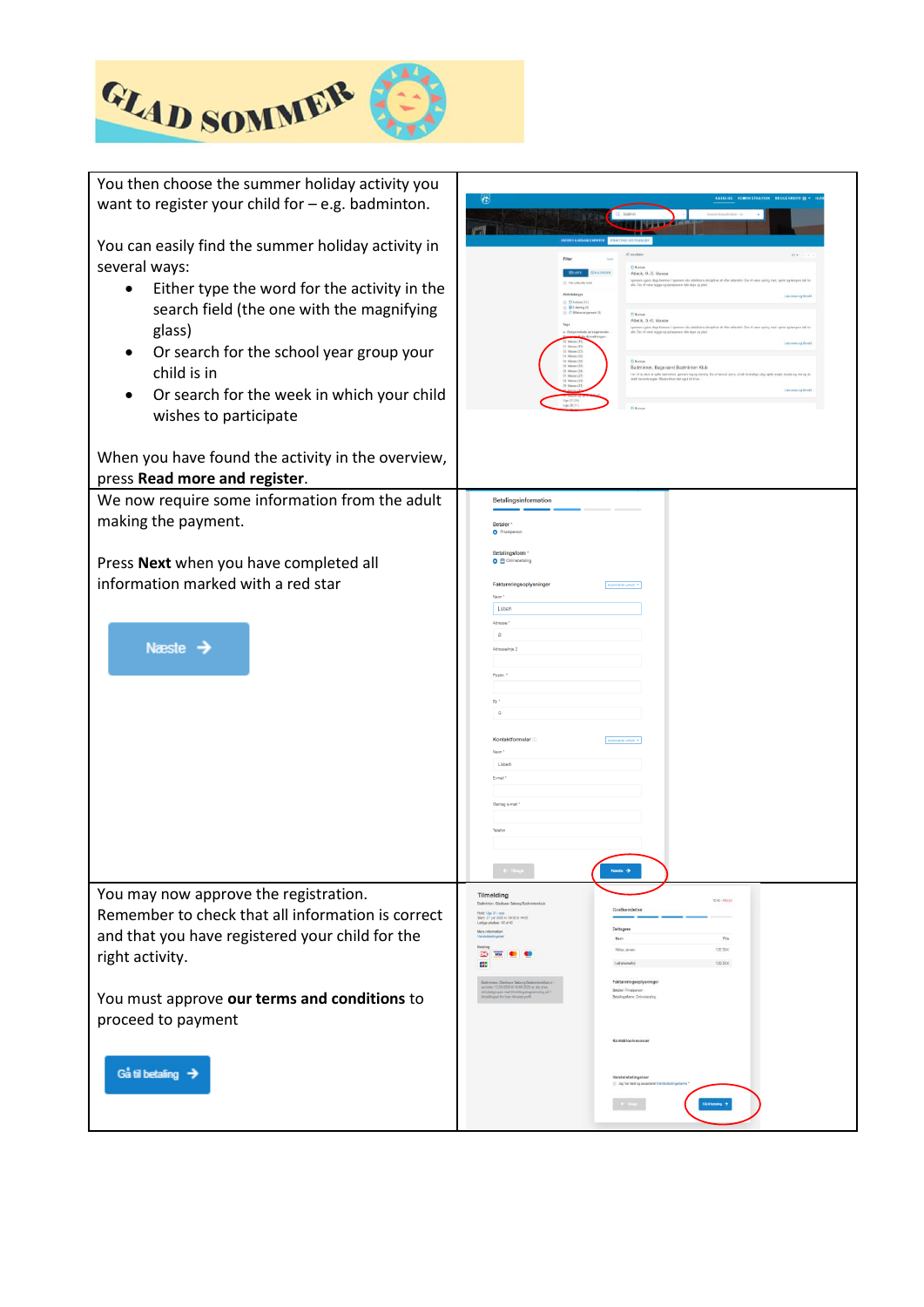